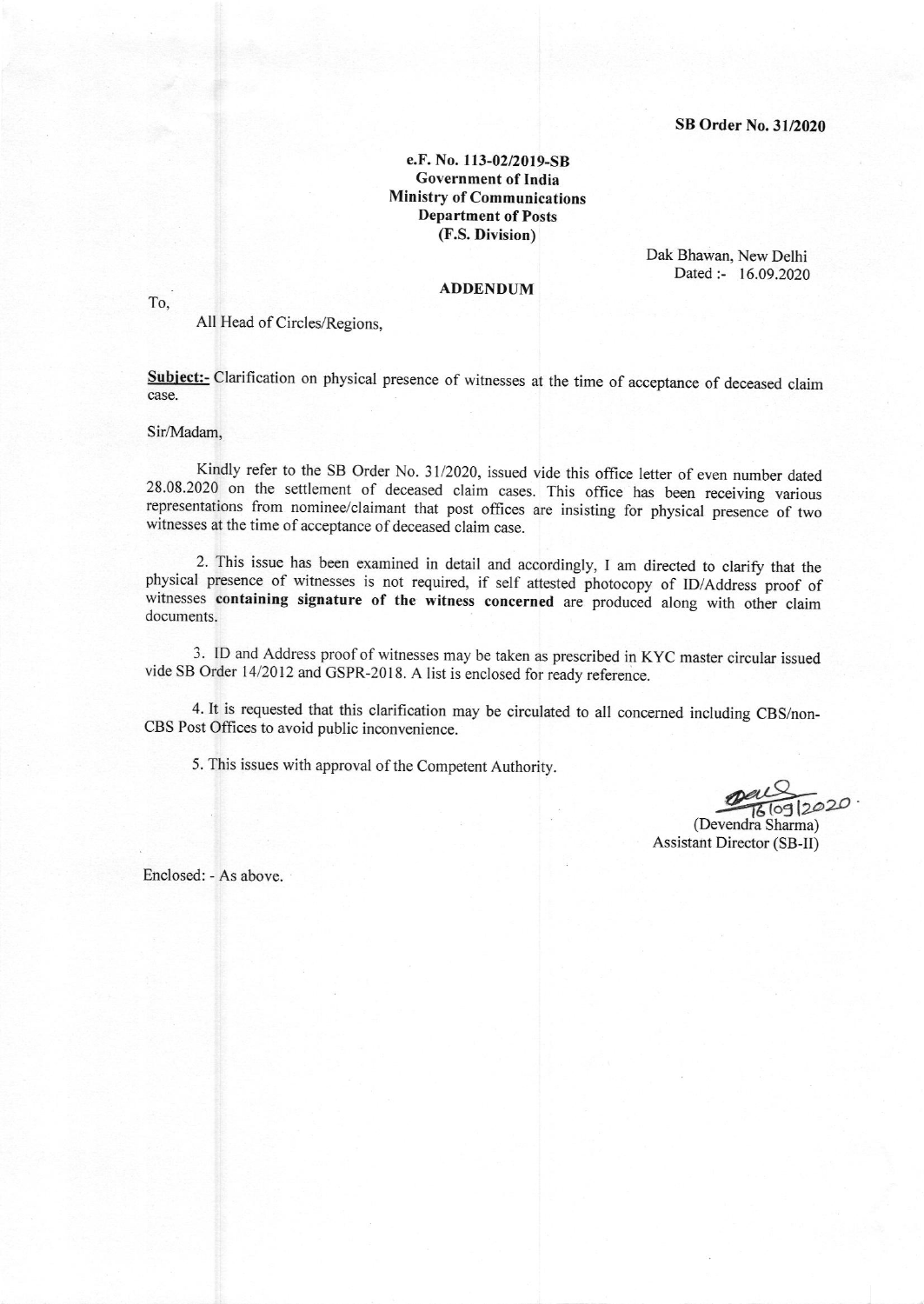## Copy to:-

- 1. Sr. PPS to Secretary (Posts)
- 2. PS to Director General Postal Services.
- 3. PPS/ PS to Addl. DG (Co-ordination)/Member (Banking)/ Member (O)/ Member (P)/ Member (Planning & HRD)/ Member (PLI)/ Member (Tech)/AS & FA
- 4. Addl. Director General, APS, New Delhi
- 5. Chief General Manager, BD Directorate / Parcel Directorate / PLI Directorate
- 6. Sr. Deputy Director General (Vigilance) & CVO) / Sr. Deputy Director General (PAF)
- 7. Director, RAKNPA / GM, CEPT / Directors of all PTCs
- 8. Director General P & T (Audit), Civil Lines, New Delhi
- 9. Secretary, Postal Services Board/ All Deputy Directors General
- 10. All General Managers (Finance) / Directors Postal Accounts / DDAP
- 11. Chief Engineer (Civil), Postal Directorate
- 12. All Sections of Postal Directorate
- 13. All recognized Federations / Unions/ Associations
- 14. GM, CEPT for uploading the order on the India Post website.
- 15. MOF (DEA), NS-II, North Block, New Delhi.
- 15. Joint Director & HOD, ICCW Building,4 Deendayal Upadhyay Marg, New Delhi-l 10002
- 17. Guard File
- 18. Spare copies.